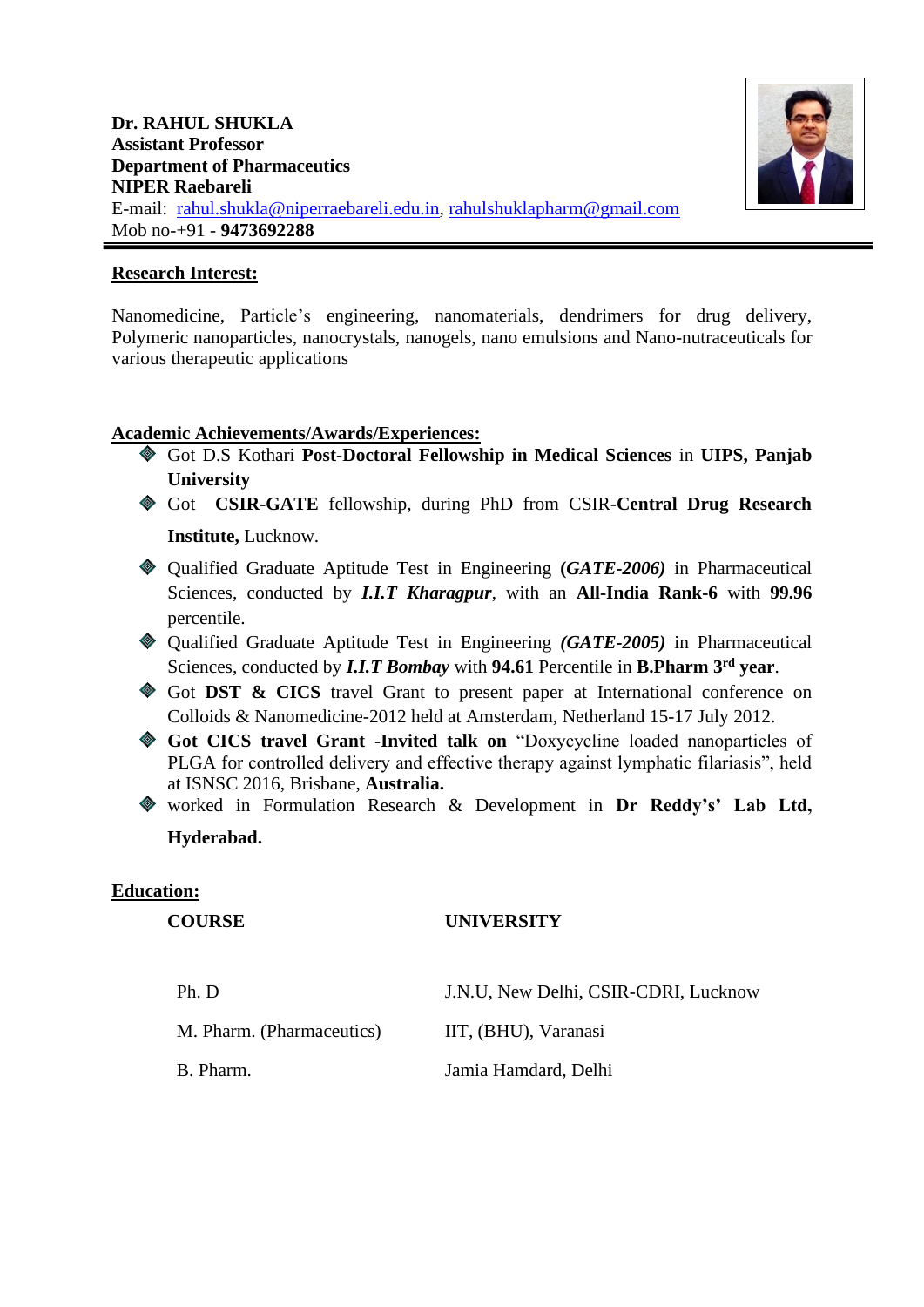# *Patent & Copyrights :*

- 1. Combinatorial Formulation For Solubilization of Poorly Water Soluble Drugs & Method of Preparation Thereof. Dr. Rahul Shukla, Mr. Mayank Handa, Dr. S.J.S. Flora,Indian Patent No: 201911046999.
- 2. Pharmaceutical Compositions Of Montelukast For Enhancing Oral Bioavailability And Method Of Preparation Thereof, Dr. Rahul Shukla, Mayank Handa,Nikhil Chauhan, Dr.S.J.S. Flora, Patent No: 201911042226.
- 3. Novel Composition of Zein Polymeric Nanoparticles and Method Of Preparation Thereof, Dr. Rahul Shukla,Mayank Handa,Ajit Singh, Abhas Saxena, Dr. S.J.S. Flora, Indian Patent No: 202011024072.
- 4. Coating Composition having Pathogen Deactivation Properties for 3-Ply Surgical-Mask and Method of Preparation Thereof, Dr. Rahul Shukla,Dr Anoop Kumar, Dr. A K Yadav, Dr. S.J.S. Flora, Indian Patent No: 202011033702
- 5. Natural Oil Based Herbal Sanitizer Hydrogel Composition and Method of Preparation Thereof, Dr. A K Yadav,Dr. Rahul Shukla,Dr Saba Naqvi , Dr. S.J.S. Flora, Indian Patent No: 202011033482
- 6. Novel Non-Aqueous Topical Anti-Inflammatory Drug Composition and Method of Preparation Thereof Dr Rahul Shukla, Gagandeep, Mayank Handa, Dr Awanish Mishra, Dr S.J.S. Flora, Indian Patent No: 202111007442
- 7. Novel Method of Preparation for Metallicnanoparticles and Product Thereof Dr. Rewati R. Ujjwal, Mayank Handa, Dr Rahul Shukla, Dr S.J.S. Flora, Indian Patent No: 202111009794
- 1. **Copyright granted**: PharmSolWave Technology, Dr. Rahul Shukla, Mr. Mayank Handa, Dr.S.J.S Flora , Diary No. 18327/2019-CO/L.

# *Publications in Refereed International Journals:*

- 1) Therapeutic potential of nanoemulsions as feasible wagons for targeting Alzheimer's disease, Mayank Handa, Sanjay Tiwari, Awesh K Yadav, M. Rahman, Waleed H.Almalki,Saad Alghamdi, **Rahul Shukla\***, S. Beg\* , Drug Discovery Today, (Impact Factor-7.8)
- 2) Potential of nanoparticulate based delivery systems for effective management of alopecia, Priya Mishra, Mayank Handa , Vanshikha Singh, Rewati R. Ujjwal, P. Keshrwani\*, **Rahul Shukla\*,**Colloids and Surfaces B: Biointerfaces,2021 (Impact factor-5.26)
- 3) Nanotherapeutics approach for targeting alpha synuclien protein in Parkinson disease, Ajit Singh, S.Maharana, P.Kesharwani\*,**Rahul Shukla \*,** Process Biochemistry,2021, (Impact factor-3.757)
- 4) Investigations on the role of edge activator upon structural transitions in Span vesicles, Sachin Rathod, Shristi Arya, **Rahul Shukla**, Debes Ray,Vinod K.Aswal,Pratap Bahadur, S.Tiwari ,Colloids and Surfaces A: Physicochemical and Engineering Aspects, Volume 627, 20 October 2021, (Impact factor-4.539)
- 5) Quantum dot: Heralding a brighter future in neurodegenerative disorders, Ajit Singh, T. Naga Mallika,B. Gorain,A K. Yadav, S. Tiwari, S.J.S. Flora, P Kesharwani\*, **Rahul Shukla\***, Journal of Drug Delivery Science and Technology,Volume 65, October 2021, (Impact factor-3.98)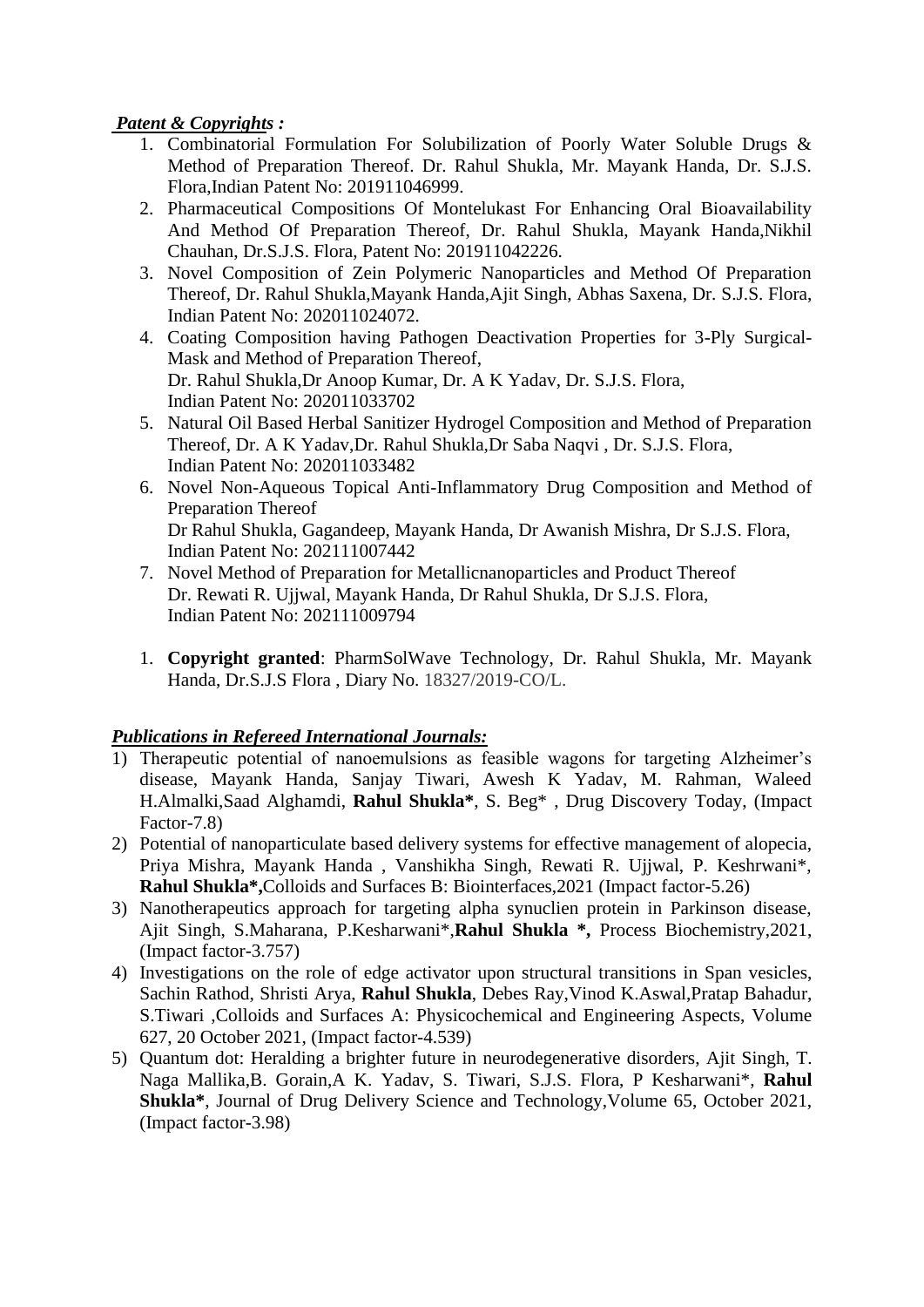- 6) Nanocarrier mediated autophagy: An emerging trend for cancer therapy, Ajit Singh, M. Handa, M. Ruwali, S.J.S Flora, P Kesharwani\*,**Rahul Shukla\*,** Process Biochemistry, Volume 109, October 2021, Pages 198-206, (Impact factor-3.757)
- 7) Viral vectors as a promising nanotherapeutic approach against neurodegenerative disorders, Vaibhavi Srivastava, AjitSingh,G. K Jain , F. J. Ahmad, P Kesharwani\*,**Rahul Shukla\*,** Process Biochemistry, Volume 109, October 2021, Pages 130-142, (Impact factor-3.757)
- 8) PAMAM dendrimer as a talented multifunctional biomimetic nanocarrier for cancer diagnosis and therapy, Bhavya Surekha, Naga S. Kommana, Sunil K. Dubey, A.V. Pavan Kumar, **Rahul Shukla**, P. Kesharwani, Colloids and Surfaces B: Biointerfaces,2021.(Impact factor-5.26)
- 9) Mobility of doxorubicin in TPGS micelles in response to sodium taurodeoxycholate incorporation: Analyses based on scattering and fluorescence studies, Jayant Sarolia, **Rahul Shukla**, Debes Ray, Vinod K. Aswal, Sharmistha D. Choudhury,Pratap Bahadur Sanjay Tiwari, Colloids and Surfaces A: Physicochemical and Engineering Aspects,2021(Impact factor-4.5)
- 10) Nanotechnological approaches for targeting amyloid β aggregation with potential for Neurodegenerative disease therapy and diagnosis, **Rahul Shukla**, Ajit Singh, Mayank Handa, S.J.S. Flora, P. Kesharwani, Drug Discovery Today,2021, (Impact factor-7.8)
- 11) Epidemiology, virology and clinical aspects of hantavirus infections:an overview, Sima Singh, Arshid Numan, D. Sharma, Rahul Shukla,Amit Alexander, Gaurav K. Jain, Farhan J. Ahmad and Prashant Kesharwani, International Journal of Environmental Health Research,2021, (Impact factor-3.4)
- 12) Optimization of Surfactant and Co-Surfactant Aided Pine Oil Nanoemulsion by Isothermal Low-Energy Methods for Anticholinesterase Activity, Handa, M.,Ujjwal, R. R.,Vasdev, N., Flora, S.J.S., and Shukla, R. ACS Omega, 2021, 6, 1, 559–568, (Impact factor-3.7)
- 13) Box-Benkhen Design Optimized TPGS Coated Bovine Serum Albumin Nanoparticles Loaded with Anastrozole, Kumar, A., Singh, A., Flora, S.J.S., Shukla, R. Current Drug Delivery, (2021), (Impact factor-2.56)
- 14) Investigations of process parameters during dissolution studies of drug loaded 3D printed tablets,Sharma, Varun; Moinuddin, Sk. ; Choudhury, Archita; Kumar, Pramod; Kala, Prateek; Sultana, Yasmin ; Shukla, Rahul ; Kumar, Dalip, Part H: Journal of Engineering in Medicine,2021
- 15) Nanodiamonds: A Versatile Drug Delivery System in Recent Therapeutics Scenario, Yadav, A. K., Shukla, R., Flora, S.J.S.,Critical Reviews™ in Therapeutic Drug Carrier Systems, (2020), (Impact factor-3.72)
- 16) 3D Printing Fabrication of Personalized Nanomedicine, Keerti Jain, Rahul Shukla, Awesh Yadav, Rewati Raman Ujjwal and S.J.S. Flora, Nanomaterials,2021, (Impact factor-4.32)
- 17) Formulation and evaluation of gastro-retentive floating bilayer tablet for the treatment of hypertension, BalajiMaddiboyina, Mudavath Hanumanaik, Ramya Krishna Nakkal,Vikas Jhawat,Pinki Rawat, Aftab Alam,Ahmed I.Foudahd Majed M.Alrobaian,Rahul Shukla,Sima Singh,Prashant Kesharwani,Heliyon, Volume 6, Issue 11, November 2020
- 18) Silymarin Encapsulated Nanoliquid Crystals for Enhanced Activity against Beta Amyloid Induced Cytotoxicity, Ajit Singh, Ashish Kumar, Rahul Verma, **Rahul Shukla\*,** International Journal of Biological Macromolecules, Volume 149, 1198-1206, 2020, (Impact factor-6.162)
- 19) Immune checkpoint inhibitors: a promising anticancer therapy, Sima Singh, Daniel Hassan, Hibah M. Aldawsari, N. Molugulu, Rahul Shukla, Prashant Kesharwani,Drug Discovery Today, Volume 25, Issue 1, 2020, Pages 223-229, (Impact factor-7.8)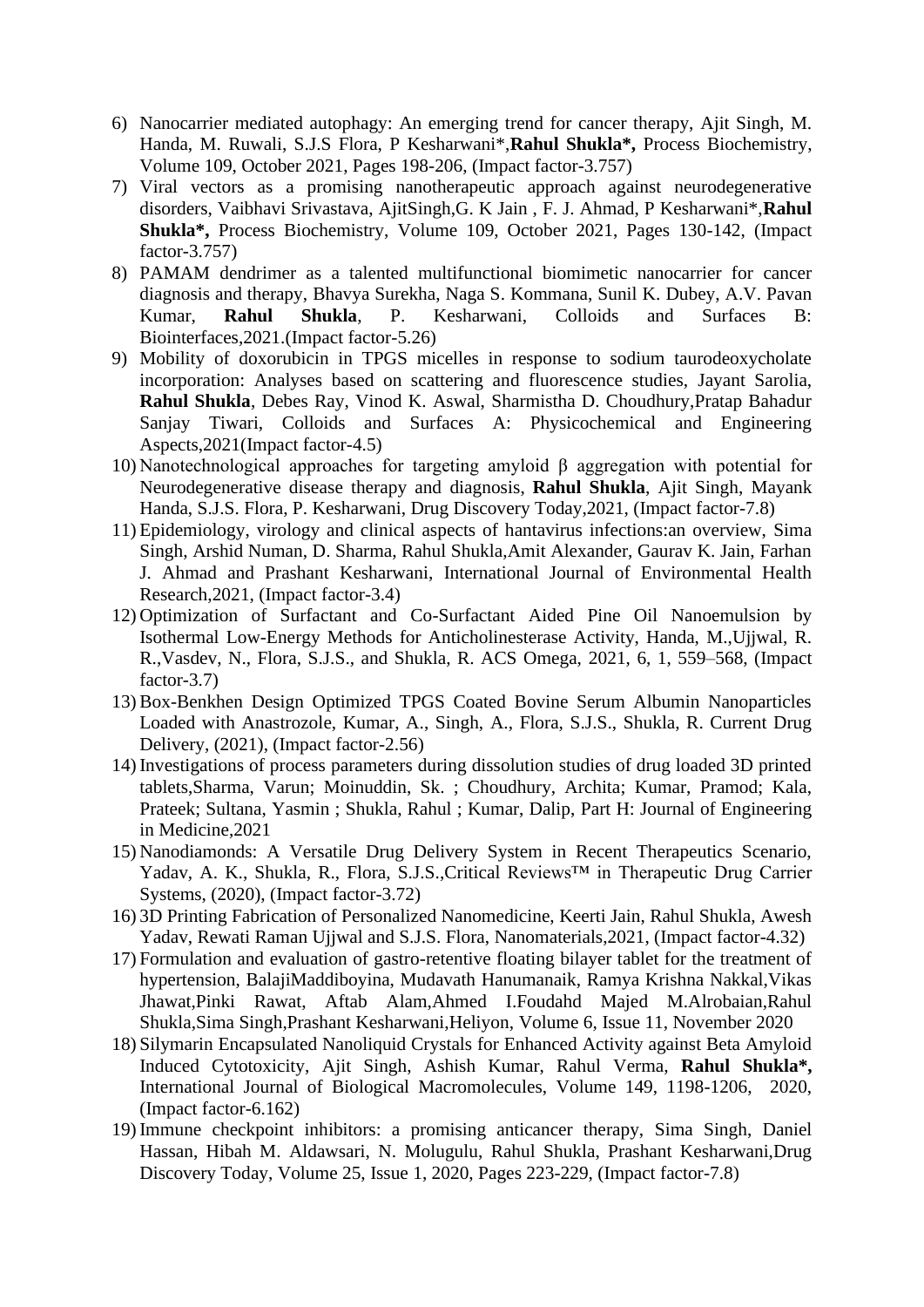- 20) Autophagy inducing inhalable Co-crystal formulation of Niclosamide-Nicotinamide for lung cancer therapy, Eupa Ray,Kalpesh Vaghasiya,Ankur Sharma,Rahul Shukla,Anil Kumar,Rahul K Verma, AAPS PharmSciTech (2020),(I.Factor=3.24)
- 21)Role of flavonoids in neurodegenerative diseases: Limitations and future perspectives, Gagandeep Mann, Biplab Sikdar, Ashish Kumar, **Rahul Shukla**, Awanish Mishra,Current Topics in Medicinal Chemistry,2020, (Impact factor-3.1)
- 22) Insulin mediated novel therapies for the treatment of Alzheimer's disease,S K Dubey, K.K.Lakshmi, K V Krishna, Mukta Agrawal, Gautam Singhvi,R N Saha, Swarnlata Saraf, Shailendra Saraf,RahulShukla, ,A Alexander, Life Sciences,2020., (Impact factor- $5.03$ )
- 23)Recent advances in self-assembled nanoparticles for drug delivery, T Varma Lanke,N. Singh,B. Gorain,H Gorain,Murtaza Tambuwala,P. Kesharwani,**Rahul Shukla\***, Current Drug Delivery,2020, (Impact factor-2.56)
- 24) Azacitidine loaded PLGA nanoparticles and its dual release mechanism,Kanchan Kashyap,Mayank Handa, Rahul Shukla\*, Current Nanomedicine , 2020.
- 25) Drug delivery and targeting to the brain through nasal route: Mechanisms, Applications and Challenges, Kanchan Kashyap, **Rahul Shukla\***, Current Drug Delivery, Volume 16, Number 10, 2019, 887-901,2019, (Impact factor-2.56)
- 26) Temperature/pH-Triggered PNIPAM-Based Smart Nanogel System Loaded With Anastrozole Delivery for Application in Cancer Chemotherapy". Ajit Singh, Kalpesh Vaishagya, Rahul K. Verma, **Rahul Shukla\***; AAPS PharmSciTech (2019) 20: 213.(I.Factor=3.24)
- 27) Polycaprolactone based nano-carrier for co-administration of moxifloxacin and rutin and its in-vitro evaluation for sepsis,M. Handa, A.Sharma, Rahul K. Verma, **Rahul Shukla\*** , Journal of Drug Delivery Science and Technology,2019. (I.F=3.99)
- 28) Key Signaling Pathways Engaged in Cancer Management :Current Update, Sanjiv Singh and Rahul Shukla, Current Cancer Therapy Reviews, 2020, 16, 36-48.
- 29) Nanocrystals: An Overview of Fabrication, Characterization and Therapeutic Applications in Drug Delivery, Vishwas P. Pardhi, Tejesh Verma, S.J.S. Flora, H. Chandasana, **Rahul Shukla**\*, Current Pharmaceutical Design , Volume 24 , Issue 43 , 2018**.**(I.Factor=3.12)
- 30)Caffeic acid phenethyl ester (CAPE) reverses fibrosis caused by chronic colon inflammation in murine model of colitis.,MM Tambuwala, P Kesharwani, **R Shukla**, PD Thompson, PA McCarron, Pathology-Research and Practice, Vol. 214, Issue 11, Pages 1909-1911 2018, (I. Factor: 1.5)
- 31) Quality by Design (QbD)-enabled development of aceclofenac loaded-nano structured lipid carriers (NLCs): An improved dermatokinetic profile for inflammatory disorder(s).N. K. Garg, G. Sharma,B. Singh, P.Nirbhavane, R. K. Tyagi, **Rahul Shukla**, O.P. Katare, Int. Jou. of Pharmaceutics, 517 (2017) 413–431 (I. Factor: 5.87)
- 32)Chitosan coated alginate micro particles for oral delivery of antifilarial drug and combinations for intervention in Brugia malayi induced lymphatic filariasis. **R.Shukla**,J.Gupta et al., RSC Advances 2015, 5, 69047–69056.(Impact factor 3.84)
- 33) Emerging trend in nano-engineered polyelectrolyte based surrogate carriers for delivery of bioactives. Shukla P, Gupta G, Singhodia D ,**Shukla R**, et al. Expert opin Drug Deliv. 2010 Sep; 7(9):993-1011. (Impact factor 6.65)
- 34)Ciprofloxacin surf-plexes in sub-micron emulsions: A novel approach to improve payload efficiency and antimicrobial efficacy, V. Jain, D Singodia, G K. Gupta, D Garg, G.B.S Keshava, **Rahul Shukla**, P. K. Shukla and P R. Mishra, International J. of Pharmaceutics, Vol. 409 (2011) 237–244 (Impact Factor: 5.87)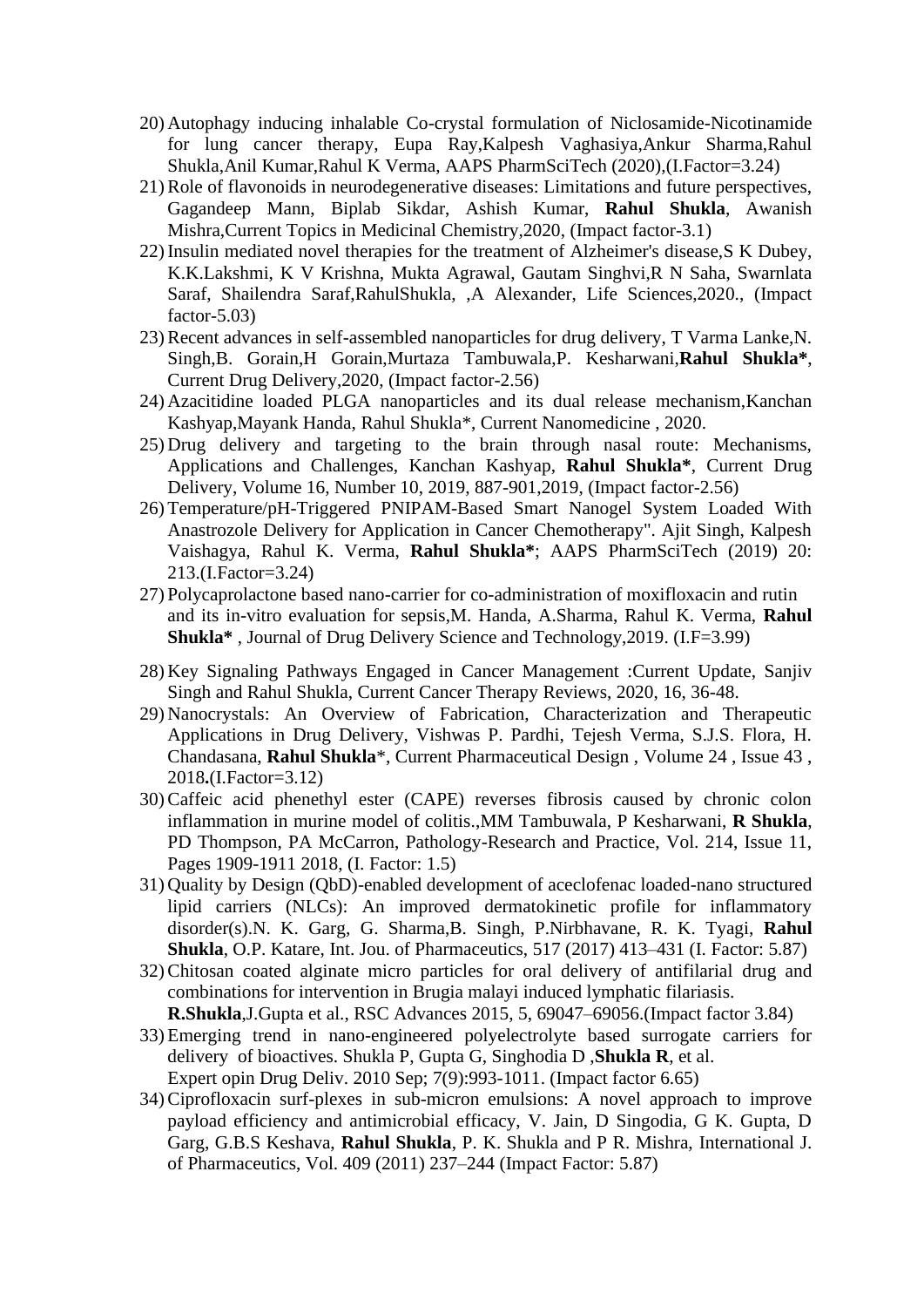- 35) Development of Nevirapine Loaded Novel Surfactant Free Polymeric Emulsion and Investigations for Its Suitability as Drug Delivery Vehicle. D Singodia, S Kansal, A Verma, **Rahul Shukla**, P Shukla,P Dwivedi, V Kumar, P Gupta, A. K. Dwivedi, and P R. Mishra., Journal of Bionanoscience Vol.4, 66-73 (2010)
- 36) Exploiting 4-sulphate N-acetyl galactosamine decorated gelatin nanoparticles for effective targeting to professional phagocytes in vitro and in vivo. P. Dwivedi, S. Kansal, M.Sharma, **Rahul Shukla**, A. Verma, P. Shukla, P. Tripathi, P. Gupta, D. Saini, K. Khandelwal,R. Verma, A. K. Dwivedi and P. R. Mishra

Journal of Drug Targeting, 2012 Oct 1 ,(Impact Factor 5.12)

- 37) Microparticles of Diethylcarbamazine Citrate for the Treatment of Lymphatic Filariasis.**Rahul Shukla**\*, J. Kumar, P. Dwivedi, P. Gatla and P.R. Mishra Asian Journal of Chemistry; Vol. 25, (2013), 302-304.
- 38) Preparation and characterization of solid lipid nanoparticles of antimalarial drug Arteether for oral administration**,** P. Dwivedi, R. Khatik, K. Khandelwal, **Rahul Shukla**, S. K Paliwal, A. K Dwivedi, P R Mishra, Journal of Biomaterials and Tissue Engineering, Vol. 4, 1–5, 2014
- 39) Formulation and characterization of Amphotericin B loaded nanostructured lipid carriers using microfluidizer, P. Tripathi, A.Verma, P. Dwivedi, D. Sharma, V. Kumar, **Rahul Shukla**, V. Teja Banala, G. Pandey, S. D. Pachauri and P R Mishra, Journal of Biomaterials and Tissue Engineering 2014, Vol. 4(3), 194-197).
- 40) Development of docetaxel nanocapsules for improving in vitro cytotoxicity and cellular uptake in MCF-7 cells, S K Singh, V. T. Banala, G. K. Gupta, A. Verma, **Rahul Shukla**, V K. Pawar, P. Tripathi, P.R Mishra, Drug Development and Industrial Pharmacy 2015, ,(Impact Factor 3.22)
- 41) Poly (lactic-co-glycolic acid) (PLGA) & Poly (caprolactone) (PCL)Nanoparticles for Sustained delivery of anti-filarial drug. Full Paper in conference Proceedings. ASP-14, Indian Institute of Technology, Guwahati.
- 42)Cationic Chitosan Grafted Lipid Nanocarriers of a Chemotherapeutic Agent. held at. Full Paper in Proceedings ASP-14, Indian Institute of Technology, Guwahati.

#### **Books Edited:**

- **1. IntechOpen – Title "Role of Novel Drug Delivery Vehicles in Nanobiomedicine", Edited by** Dr Rajeev K. Tyagi,Dr Neeraj K Garg,Dr Rahul Shukla,Dr Prakash Singh Bishen
- **2. Elsevier : Nanomedical Drug Delivery for Neurodegenerative Disease, Edited by** Dr A K Yadav,Dr Rahul Shukla and Dr S.J.S. Flora
- **3. Ereadon: Pharmaceutics-I, , Edited by** Dr Rahul Shukla and Dr Pankaj K. Singh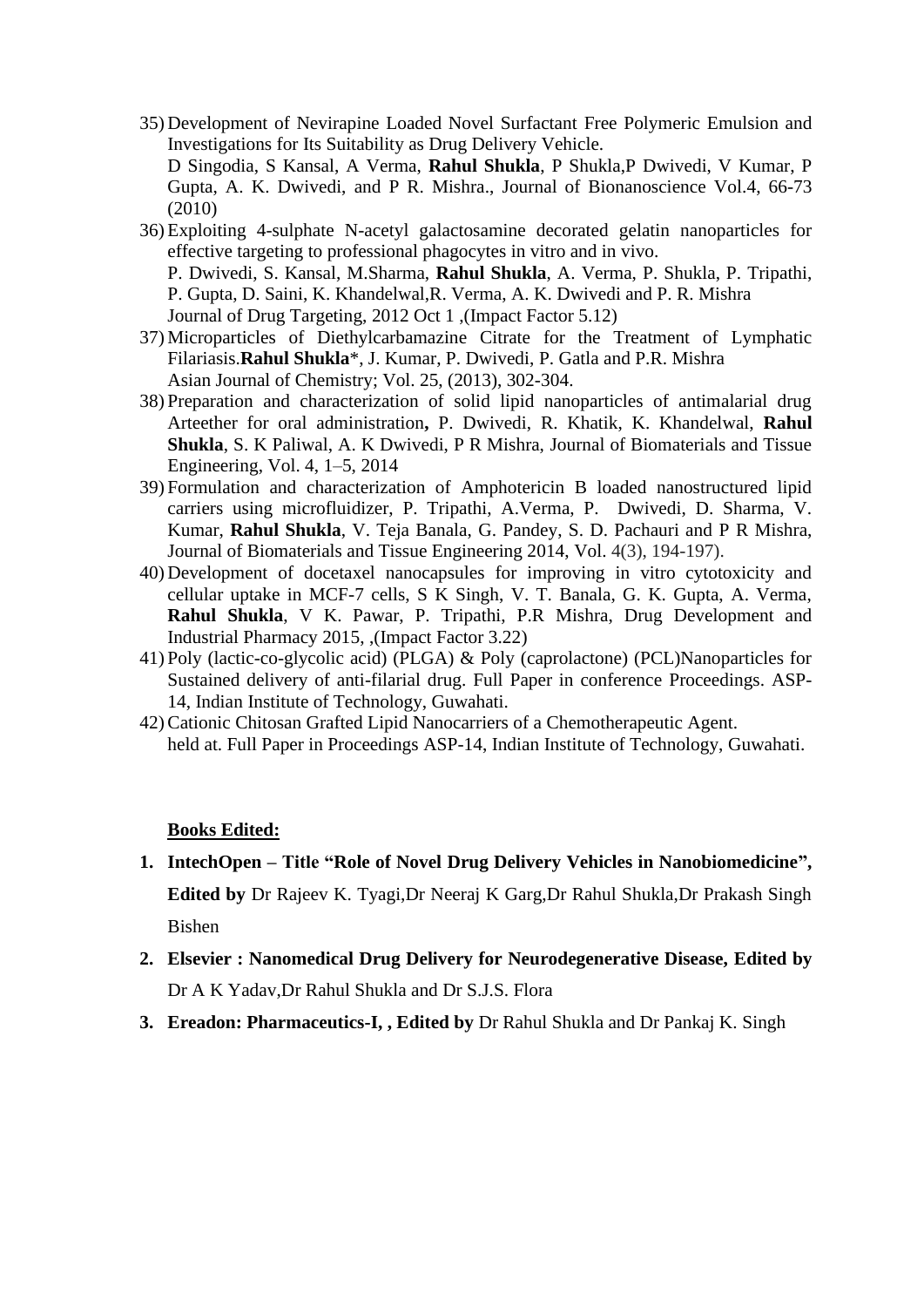# **Chapters in Books Published by International Publishers :**

- I. "Chitosan-Based Nanocarriers A Promising Delivery System for Bioactives" Book Chapter published by , Nano Agroceuticals & Nano PhytoChemicals.,**CRC Press, Taylor & Francis Group**
- II. "Dendrimer-based nanocarriers in lung cancer therapy" Book "Nanotechnologybased Targeted Drug Delivery Systems for Lung Cancer" Chapter Published by **Elsevier.**
- III. "Dendrimer-based nanoparticulate delivery system for cancer therapy" Book Chapter Published by **Elsevier, 2019**.
- IV. "Conclusion and future prospective of polymeric nanoparticles for cancer therapy" Book Chapter Published by **Elsevier, 2019**.
- V. "History of Flavors associated with functional foods and Nutraceuticals" : Flavor development for functional foods and nutraceuticals, Flavor development for functional foods and nutraceuticals, Book Published by **CRC Press 2019,**
- VI. "Flavors and Fragrances Natural and Food Grade Ingredients for Nutraceuticals applications" Flavor development for functional foods and nutraceuticals,Book Published by **CRC Press 2019, taylor & francis group.**
- VII. "Natural flavors in functional food supplements" Flavor development for functional foods and nutraceuticals, Book Published by **CRC Press 2019, taylor & francis group.**
- VIII. "Introduction to Pharmaceutical Product Development" Pharmaceutical Product and Process Optimization Book Published by **Apple Academic Press 2019.**
	- IX. "Recent Advances in the Development of Nanopharmaceuticals" Pharmaceutical Product and Process Optimization book Published by **Apple Academic Press 2019**.
	- X. "Environmental risk factors, genetic variations and their interactions: Association with susceptibility to cancer" for book on "Environmental Microbiology and Biotechnology" to be published by **Springer Nature**, Singapore.
	- XI. "Human Microbiome and Malignancy: Principles, Mechanisms and Challenges" Book Chapter for book on "Infectious Diseases and Microbes: Progress and Prospects" published by **Springer-Nature**.
- XII. "Application of membrane processing techniques in wastewater treatment for food industries", for book on Applications of Membrane Technology for Food Processing Industries" going to be Published by **CRC Press**.
- XIII. "Retention of antioxidants by using novel membrane processing technique", for book on Applications of Membrane Technology for Food Processing Industries Published by **CRC Press**.
- XIV. "Probiotic supplementation in major depressive disorders" for book on Volume 4: Successes, problems, and prospects of probiotics in neurodegenerative disorders, published by **Springer Nature**.
- XV. "Role of Probiotics in Rheumatoid Arthritis" for book on Volume 5: Probiotics in Cancers and immunology of Multivolume Book series entitled ""Probiotic Research in Therapeutics" going to be published by **Springer Nature**.
- XVI. "Dendrimer-based drug delivery systems for tuberculosis treatment" Nanotechnology Based Approaches for Tuberculosis Treatment Published by **Elsevier.**
- XVII. "Electrospun nanofibers for wound healing", in book "Theory and Applications of Nonparenteral Nanomedicines, Published by **Elsevier.**
- XVIII. "Nanomedicine in pain management", in book "Theory and Applications of Nonparenteral Nanomedicines", Published by **Elsevier.**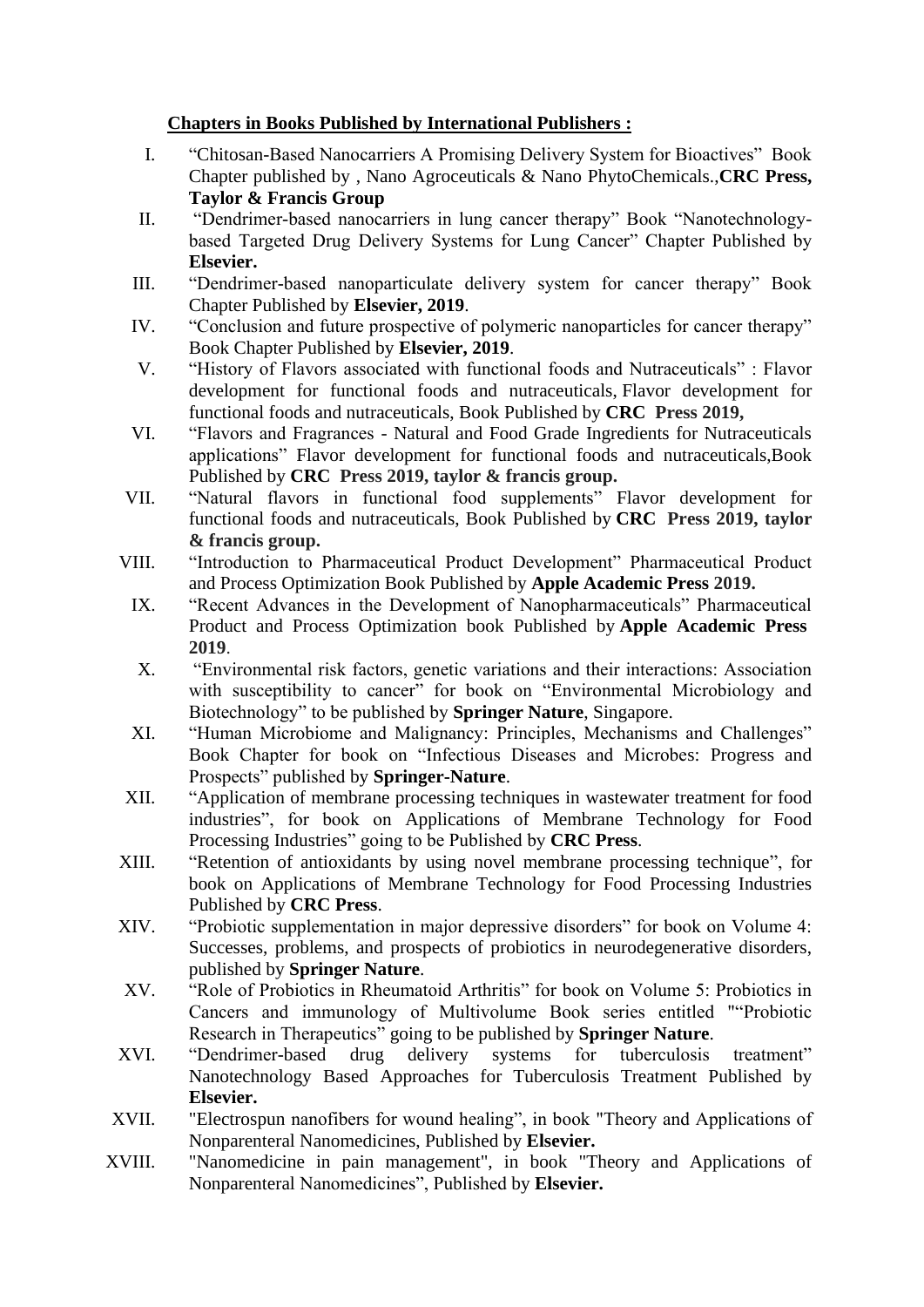- XIX. "Emergence of Nanophytomedicine in Health Care Setting", in Book Nanophytomedicine, published by **Springer Nature**.
- XX. "Nanophytomedicine Market: Global Opportunity Analysis and Industry Forecast" in Book Nanophytomedicine, published by Springer Nature.
- XXI. "Nanotechnological Advances in Direct Nose to Brain Drug Delivery for Neurodegenerative Disorders and other Neuro-ailments", in Book on Direct Nose to Brain Drug Delivery Published by **Elsevier.**
- XXII. "Immunochemotherapy combination therapy in cancer treatment", to be published by **Springer Nature**, Singapore.
- XXIII. "Clinical Translation Status of Nanoformulations", to be published by **Springer Nature**, Singapore.
- XXIV. "Nanotechnology assisted medical devices in cancer treatment, to be published by **Springer Nature**, Singapore.
- XXV. "Role of nanomedicines in neglected tropical diseases", to be published by **Wiley**.
- XXVI. Oxidative Stress and Cancer: Role of the Nrf2-Antioxidant Response Element Signaling Pathway, Ruwali, M.\*, Shukla, R. published by **Springer Nature**, Singapore.

# **Workshop & National School Participated & Distance Learning Courses.**

- Participated in QIP Short term course in Department of Material Scienes, IIT BHU Faculty Development Programs on "Nanomaterials Synthesis, characterizations & Applications",1-6 July 2019
- The Distance Learning General course on Intellectual Property from Feb 1-April 28,2013 conducted by WIPO Academy completed.
- Participated in Nano Mission School on "Nano Science & Nano Technology-Biological Sciences" conducted by INST, Mohali from Nov **6 th -11th** 2017.
- Participated in Workshop on Biorisk Management,hosted by Sandia National Lab, USA,  $11^{th}$  -  $15^{th}$  Sep' 2017.
- Participated in National Workshop on "Research Methodologies in Animal Sciences" Organized by Department of Zoology,Centre for Advanced Studies (UGC),Panjab University, Chandigarh from March 21<sup>st</sup> to 28<sup>th</sup> March, 2017.
- Participated in Symposium cum workshop on "Then Integration of Biological Methods in the Nano field of Chemistry" held at SAIF,Panjab University,Chandigarh,  $3<sup>rd</sup>$  - 4<sup>th</sup> March'2017.
- Participated & Presented Paper in National School on Sustainable Polymers conducted by Dept. of Chemical Engineering, IIT, Guwahati from Jan 6-11 2014.
- Scientific and Technical Awareness Programme on Animal Experimentation, March 26-30,2012 held at National Laboratory Animal Centre, Lucknow

### **Membership of Professional Bodies**

- ➢ **Life Member of Association of Pharmaceutical Teachers of India (APTI) , India.**
- ➢ **Life Member of Indian Pharmacy Graduates' Association (IPGA), New Delhi, India.**
- ➢ **Life Member of Indian Red Cross Society, New Delhi.**
- ➢ **Member of Examination & Expert Committee in AKTU, Lucknow and Era University, Lucknow.**